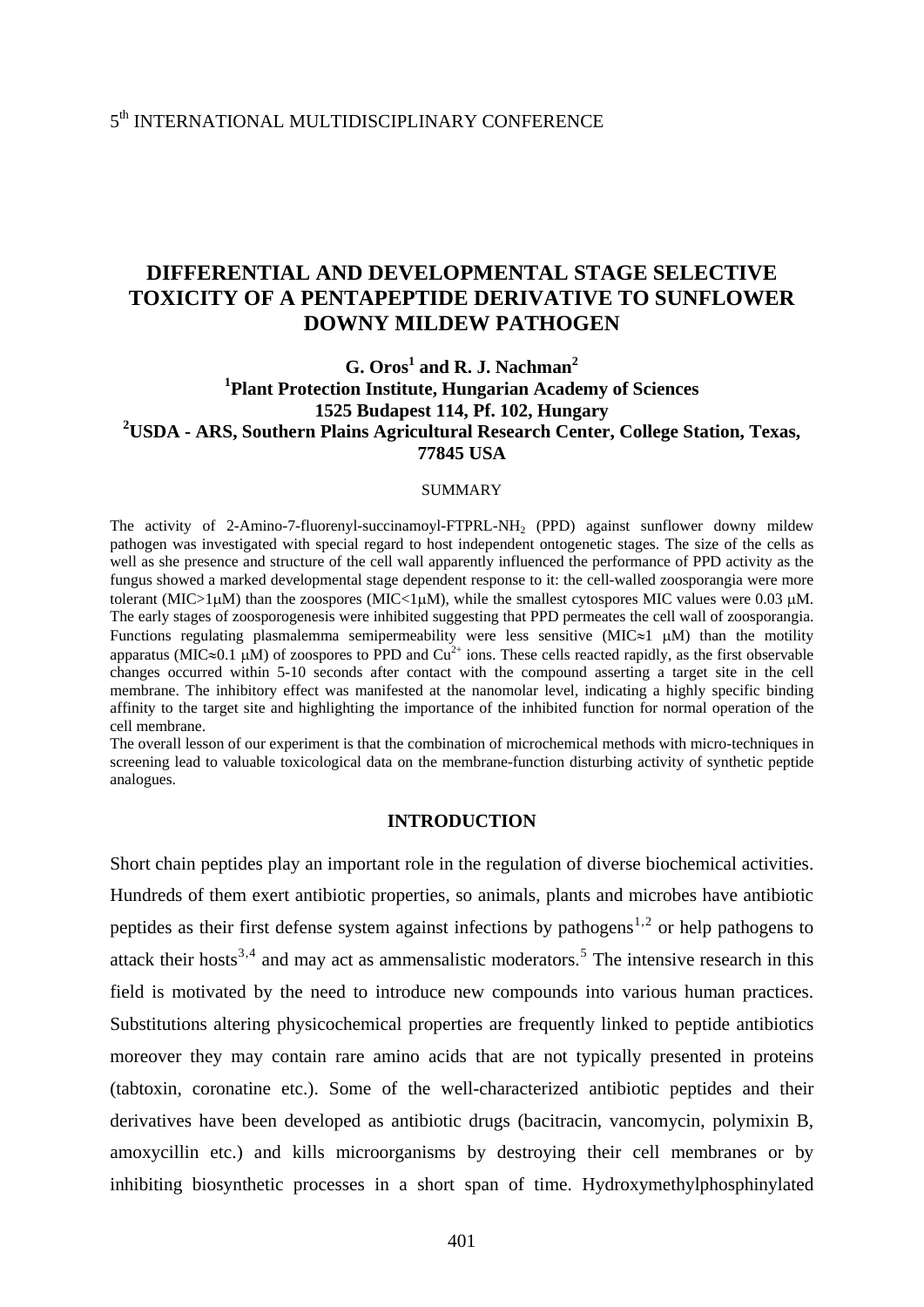tripeptide bilanafos got introduction into agricultural use as a herbicide $<sup>6</sup>$  $<sup>6</sup>$  $<sup>6</sup>$  and herbicidal</sup> activity of alanine tripeptide and of pentapeptide (Leu-Ser-Pro-Ala-Gln) was also reported.<sup>[7](#page-4-1),[8](#page-4-1)</sup> However the most of research has been focused on medical<sup>[9](#page-4-1)</sup> and veterinary<sup>[10](#page-5-0)</sup> as well as entomological aspects<sup>[11](#page-5-0)</sup> and the agronomically important microbial pathogens receive less attention, data on facultative plant pathogens were reported. An ergosterol complexing synthetic peptide inhibited conidia of *Aspergillus* and *Fusarium* species at 3-25 μM level <sup>[12](#page-5-0),[13](#page-5-0)</sup> the membrane destroying effect of penta- and hexa-peptides on cells of *Fusarium oxysporum*, *Ceratocystis fagarcearum, Rhizoctonia solani* and *Pythium ultimum* was also demonstrated.<sup>[14](#page-5-0)</sup> an other hexapeptide inhibited *Botrytis cinerea* and *Penicillium digitatum.*[15](#page-5-0) The fungicidal activity of some plant extracts can also be linked to their peptide content.<sup>[16](#page-5-0),[17](#page-5-0)</sup>

The aim of the present study was to characterize the activity of a new peptide pentapeptide derivative 2A7bf-PK against obligatory parasitic fungi. High toxicity of cupric ions serving as a reference substance to asexual spores of downy mildew fungus is well known since discovery of Bordeaux mixture<sup>[18](#page-5-0)</sup> and large number of various copper containing mixtures are widely used in pest control. Short chain peptides besides of diverse biochemical activities have important role in regulation of the level of physiologically essential d-field elements of animals as well. By this reason the interaction of PPD with copper ions to control oomycota in host independent stages was also tested.

### **MATERIALS AND METHODS**

The pentapeptide derivative  $(N-(7-Br-fluorenyl)$ -succinamoil-Phe-Tre-Pro-Lys-Arg-NH<sub>2</sub>) was synthesised by previous line.<sup>11</sup> Tween 20 and copper sulphate was purchased from SIGMA (StLouis, USA). The analytical grade carboxin was the gift of the manufacturer (Uniroyal, Evesham, UK).

Sunflower downy mildew pathogen, *Plasmopara halstedii* (Farl.) Berlese et de Toni (Oomycota) race 1 was maintained on sunflower plants (*Helianthus annuus* L. cv GK-70). The suspensions of asexual spores  $(2*10^5 \text{ cell per ml})$  were prepared in sterile distilled water as described by OROS and UJVARY.<sup>[19](#page-5-0)</sup>

*Determination of biological activities* Two-fold dilution series were prepared in sterile distilled water where the drug concentration ranged from  $10^{-10}$  to  $10^{-3}$  M. To assess the effect of **PPD** on asexual spores of *P. halstedii* following parameters were recorded: viability of zoosporangia, germination of zoosporangia, viability of zoospores (motion and plasmalemma semipermeability) and cystospore germination. All these events were observed microscop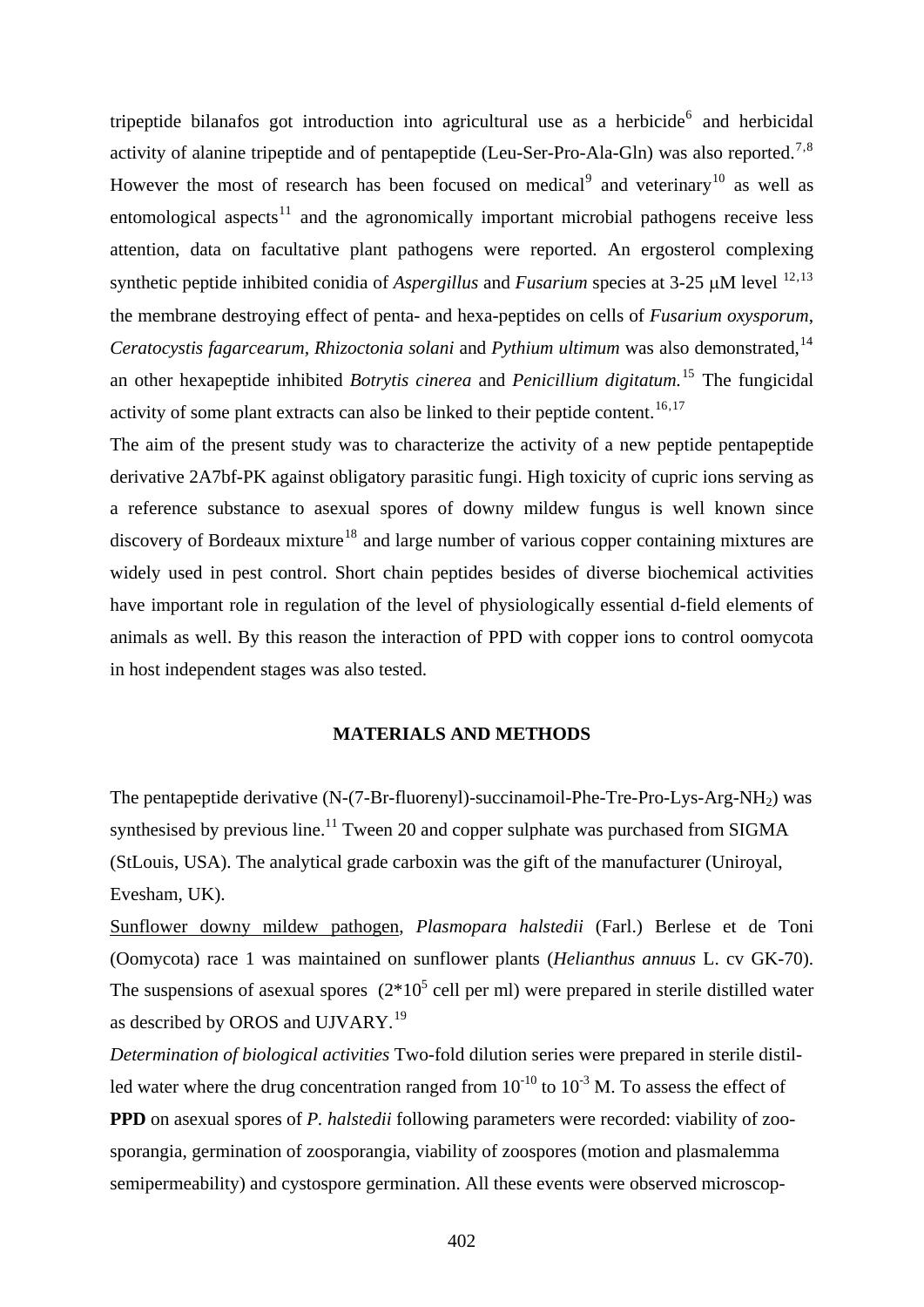ically in suspensions of spores mixed (1:1 by volume) with solutions of drugs with appropriate concentrations. Lethal effects of the compounds were determined by adding an aqueous solution of Rose Bengal (Fluka, Buchs) (0.1 mg per ml) to an aliquot (1:2, by volume) of the zoosporangium suspension. Non-viable cells stained deep purple while dormant (viable) ones remained unstained. Watery solution of copper sulphate was used as a reference. These methods were described in detail previously by OROS et al.<sup>[20](#page-5-0)</sup>

*Data analyses* At list five samples were taken for microscopic observations, and each test was made at least in two series. The activity of compounds was characterized by either maximum tolerated or minimum inhibitory concentration values (MTC and MIC, respectively) both expressed in microM. For these values a concentration range was given where they could be approximated. The  $ED_{50}$  values were calculated using a curve-fitting method based on log/probit function a similar way to that described by  $SV\hat{A}B^{21}$  $SV\hat{A}B^{21}$  $SV\hat{A}B^{21}$ . The synergetic interaction was evaluated according to  $SUM^{22}$  $SUM^{22}$  $SUM^{22}$ .

#### **RESULTS**

Asexual spores of *P. halstedii* showed well-marked developmental stage dependent response to PPD and its inhibitory effect was commensurable to that of copper ions (Table 1). The presence and structure of cell wall seemingly influences on the performance of PPD activity. The sensitivity of cell- wall bearing zoosporangia and cystospores was greatly different.

There were revealed differences by means of microscopic survey in performance of zoosporangium killing effect as well. The fact, that the zoosporangia were lethally inhibited in early stages of zoosporegenesis evidently demonstrate, that **PPD** permeates their cell wall, contrarily to copper ions which kill cells next to opening of the operculum in the ultimate stage of zoospore differentiation. The plasmalemma semipermeability regulating functions were less sensitive than the motility apparatus of zoospores to both **PPD** and copper ions.

Test results with mixture of **PPD**+Cu<sup>2+</sup> (1:1) revealed synergetic joint action against *P. halstedii* asexual spores (Figure 1). The character of this interaction is determined by the physiological status of the target cells having an evident developmental stage dependent character that was particularly expressed in killing effect on zoosporangia. The slope of doseresponse curve of the mixture is similar to that of **PPD.**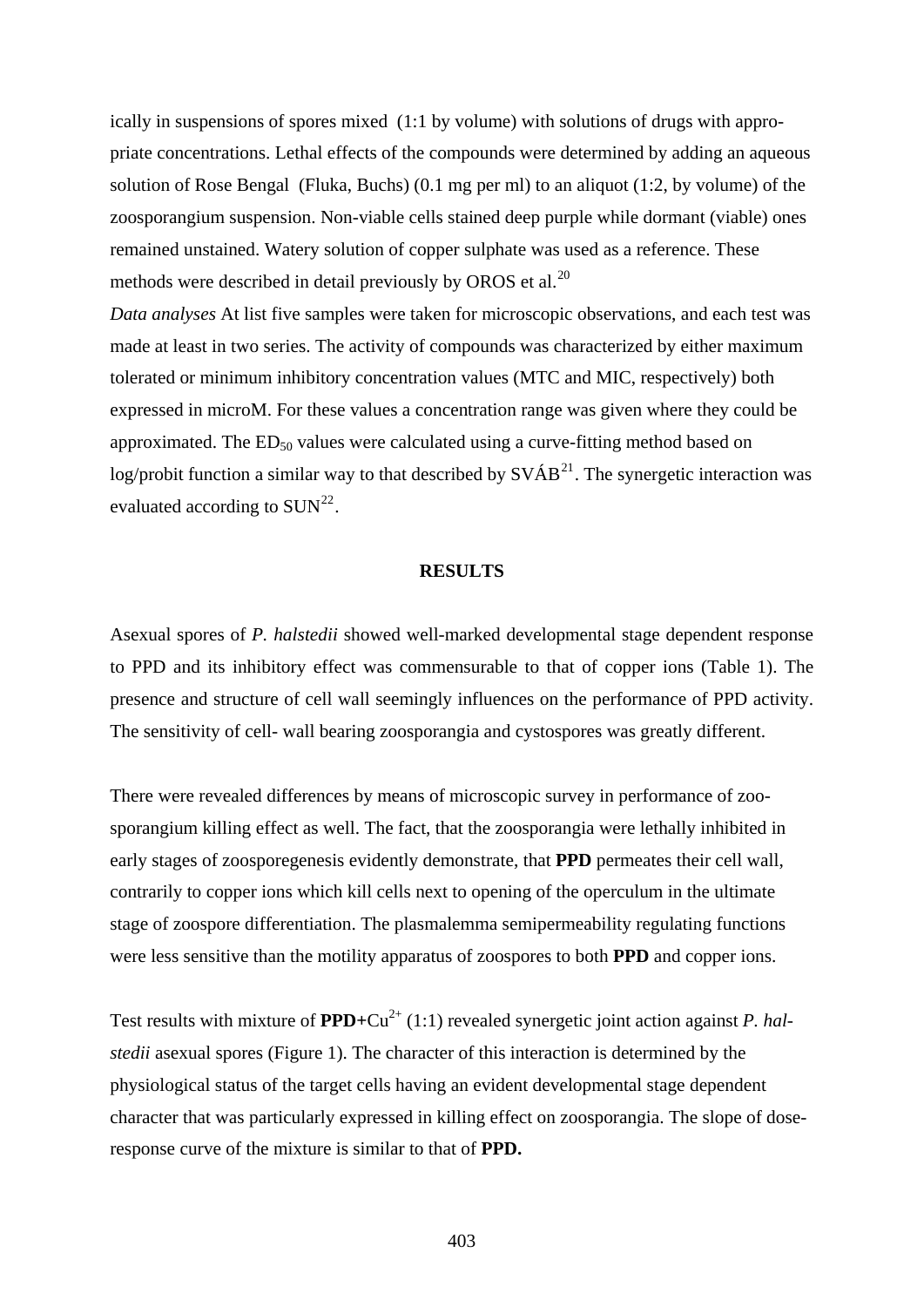|                                                                                             | <b>PPD</b>    |               | Copper        |               |
|---------------------------------------------------------------------------------------------|---------------|---------------|---------------|---------------|
| Type of cells $(events)^a$                                                                  | <b>MTC</b>    | <b>MIC</b>    | <b>MTC</b>    | <b>MIC</b>    |
| Zoosporangia                                                                                |               |               |               |               |
| Survival                                                                                    | $0.24 - 0.49$ | $7.8 - 16$    | $0.61 - 1.2$  | $20 - 39$     |
| Germination                                                                                 | 0.031-0.061   | $7.8 - 16$    | $0.31 - 0.61$ | $2.4 - 4.9$   |
| <b>Zoospores</b>                                                                            |               |               |               |               |
| Plasmalemma semipermeability                                                                | $1.9 - 3.8$   | $7.8 - 15.6$  | $0.61 - 1.22$ | 1.95-3.9      |
| Motion                                                                                      | $0.12 - 0.24$ | 1.95-3.9      | 0.031-0.061   | $0.12 - 0.24$ |
| Cystospores                                                                                 |               |               |               |               |
| Germination                                                                                 | 0.015-0.031   | $0.12 - 0.24$ | $0.15 - 0.31$ | $63 - 125$    |
| $\sim$ The concentration limits are given in migra $M$ , where $MTC$ are vincent to legated |               |               |               |               |

Table 1. Sensitivity of *Plasmopara halstedii* to pentapeptide derivative.

 $a=$  The concentration limits are given in microM, where MTC = maximum tolerated concentration, under this limit no difference could be seen as compared to the watery control, MIC = minimum inhibitory concentration, over this limit all cells were killed or the event concerned completely was inhibited.

Figure 1. Synergetic interaction between **PPD** and copper in killing effect on zoosporangia of *Plasmopara halstedii*.



Dose response lines (DRL) are as follows: PP=pentapeptide derivative, Cu= copper sulfate,  $C+P=$  combination of peptide and copper (1:1), E=the expected DRL calculated according to COLBY<sup>[23](#page-5-0)</sup>, SI= the synergetic increase.

### **DISCUSSION**

The new pentapeptide derivative (2A7bf-PK) strictly differs with the fungicides used in everyday practices. Having unique physicochemical and structural properties this compound probably has an oligo-site action in the target cell. One part it acts as a cationic surfactant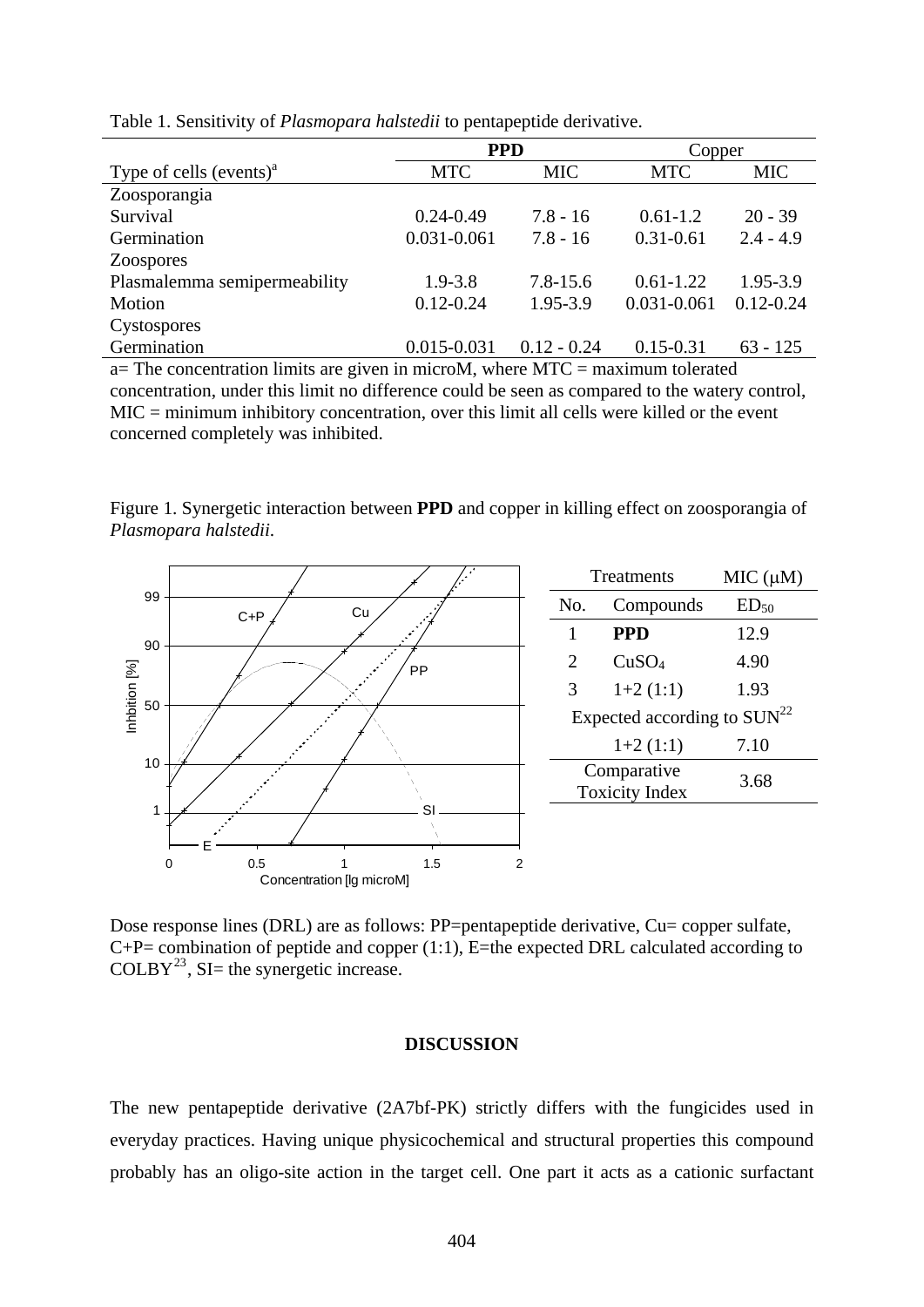<span id="page-4-1"></span>molecule interacting with negatively charged moieties in plasmalemma. Among the possible candidates we assume sulfo- and phospholipids taking part in regulation of the membrane fluidity, which could explain the high effectiveness in disturbing of motility apparatus of diverse species. By means of microscopic observations a lag-phase with irregular movement preceded the complete inhibition of motility apparatus. The other site is probably situated in cell wall, which bind the positively charged **PPD** and do not allow the contact with fungal plasmalemma. There can be assumed participation in promoting permeation of ions of *d*elements through biomembranes leading to unfavourable consequences as well.

The *P. halstedii* spores are not particularly sensitive to antibiotics, and among 32 antibiotics tested no one enriched the effectiveness of PPD to asexual spores.<sup>[24](#page-5-0)</sup> Some of them were able to penetrate throughout the cell wall of zoosporangia (streptomycin, cycloheximide) but only caused a delay in zoosporogenesis contrary to PPD, which lethally inhibited the differentiation of zoospores. Interestingly an oligo-peptide produced by *Bacillus subtilis* acted also on organogenesis of *P. halstedii*, namely inhibited the transmission of cell nuclei into the zoosporangiophores resulting stop of the formation of zoosporangia.[25](#page-5-1)

The activity of new PPD on asexual spores on peronosporaceous fungi and influences on cell differentiation might be evaluated as a finding of theoretical interest. These results lead us one step closer to the development of biorational peptide-like chemicals that will be effective in controlling certain microbial pests in an environmentally friendly fashion.

## **REFERENCES**

<span id="page-4-0"></span><sup>&</sup>lt;u>.</u> <sup>1</sup> PANACCIONE D. (1996): Multiple families of peptide synthetase genes from ergosterol producing fungi. *Mycol. Res.*, **100**:429-436.

<sup>2</sup> GANZ T. (1999): Defensins and host defense. *Science*, **286**:420-421.

<sup>&</sup>lt;sup>3</sup> WALTON J. and D. PANACCIONE (1993) Host-selective toxins: perspectives and progress. *Ann. Rev.Phytopathol.,* **31**:275-303.

<sup>4</sup> HERMANN M., ZOCHER R. and HAAESE A. (1996): Effect of disruption of the enniatin synthetase gene on the virulence of *Fusarium avenaceum*. *Mol. Plant Micr. Int.,* **9**:226-232.

 $5$  OROS G, TOSHIMA H. and ICHIHARA A. (2000): Coronatine alters susceptibility of sunflower and tobacco to powdery mildews. *Plant Physiol. Biochem.,* **38**:220.

<sup>6</sup> TACHIBANA, K. and KANEKO, K. 1986. Development of a new herbicide, Bialaphos. *J. Pest. Science* **11**: 297-304.

 $<sup>7</sup>$  LIU D.L-Y. and N.E. CHRISTIANS (1994): Isolation and identification of root inhibiting</sup> compounds from corn gluten hydrolysate. *J. Plant Growth Regul.,* **13**:227-230.

<sup>8</sup> UNRUH J.B. (1995): Cellular effects in perennial rye grass (*Lolium perenne* L.) associated with the root inhibiting compound alanyl-alanine. *PhD Thesis Work Iowa State University* <sup>9</sup> SWARTZ M.N. (2000): Impact of antimicrobial agents and chemotherapy from 1972-1998. *Antimicr. Agents Chemother.,* **44**(8):2009-2016.